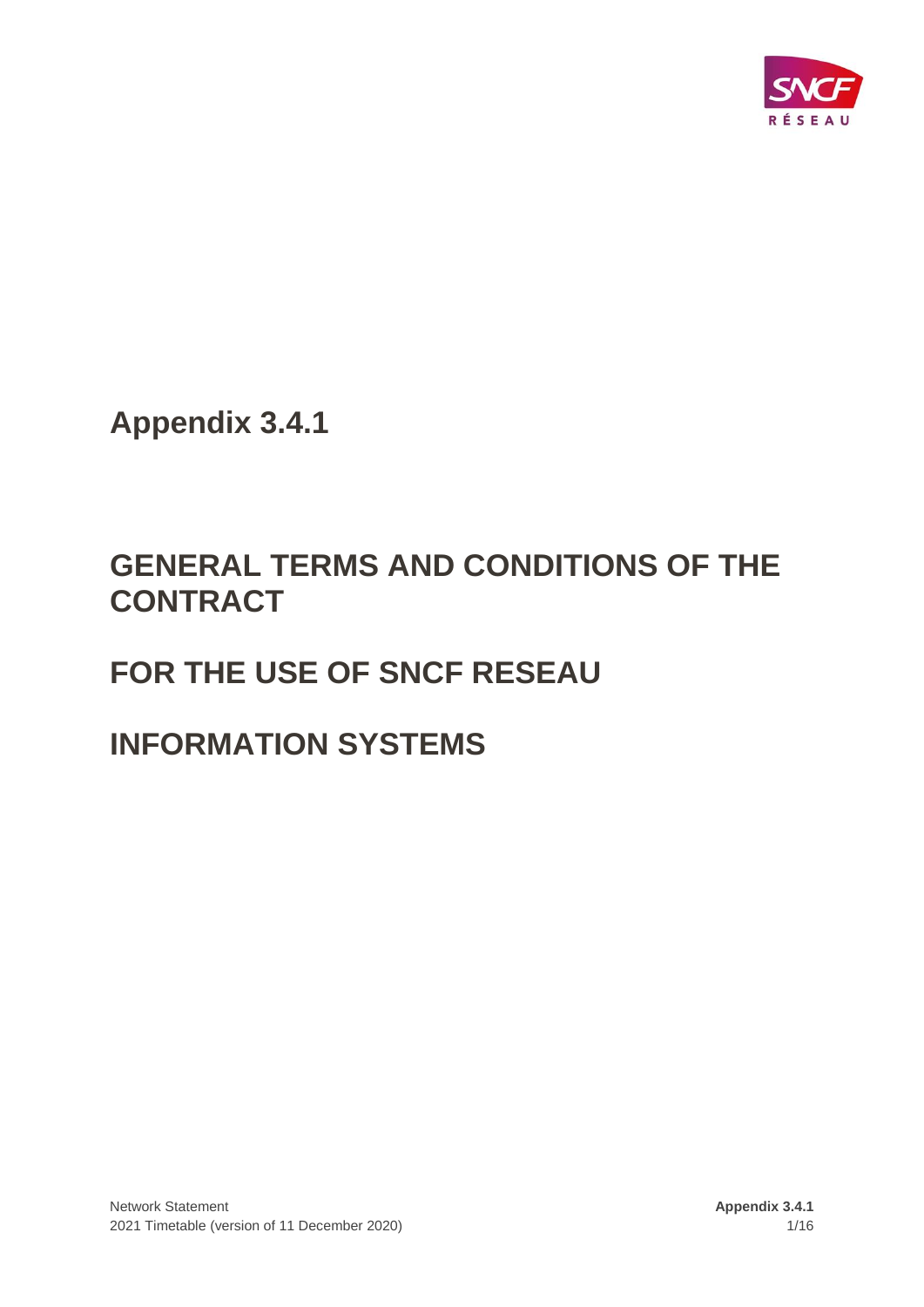# **TABLE OF CONTENTS**

**[PREAMBLE](#page-2-0) 3**

| ARTICLE 1 - DEFINITIONS                                               | 4              |
|-----------------------------------------------------------------------|----------------|
| <b>ARTICLE 2 - PURPOSE</b>                                            | 5              |
| ARTICLE 3 - ENFORCEABILITY OF THE CONTRACT FOR INFORMATION SYSTEM USE | 5              |
| ARTICLE 4 - CONTRACTUAL DOCUMENTS                                     | 5              |
| ARTICLE 5 - SERVICES INCLUDED IN THE PROVISION OF IS SERVICES         | 5              |
| ARTICLE 6 - PRICING OF IS SERVICES                                    | $\overline{7}$ |
| ARTICLE 7 - IS SERVICE QUALITY COMMITMENTS                            | 7              |
| ARTICLE 8 - MODIFICATION OF THE SCOPE OF IS SERVICES                  | 8              |
| ARTICLE 9 - ADDITION, MODIFICATION, OR CANCELLATIONION OF IS SERVICES | 8              |
| ARTICLE 10 - TERMS OF SUBSCRIPTION/TERMINATION OF AN IS SERVICE       | 9              |
| <b>ARTICLE 11 - INVOICING AND PAYMENT TERMS FOR AN IS SERVICE</b>     | 10             |
| <b>ARTICLE 12 - TRANSFERRED RIGHTS</b>                                | 11             |
| ARTICLE 13 - USE OF CUSTOMER LOGOS BY SNCF RÉSEAU                     | 12             |
| <b>ARTICLE 14 - ACCESS AND DATA SECURITY</b>                          | 12             |
| <b>ARTICLE 15 - RESPONSIBILITY OF SNCF RÉSEAU</b>                     | 14             |
| <b>ARTICLE 16 - CUSTOMER RESPONSIBILITY</b>                           | 14             |
| <b>ARTICLE 17 - PROTECTION OF PERSONAL DATA</b>                       | 15             |
| ARTICLE 18 - DISPUTE RESOLUTION/APPLICABLE LAW                        | 16             |
| <b>ARTICLE 19 - COMPREHENSIVENESS</b>                                 | 16             |
| <b>ARTICLE 20 - NON-WAIVER</b>                                        | 16             |
| <b>ARTICLE 21 - INVALIDITY</b>                                        | 16             |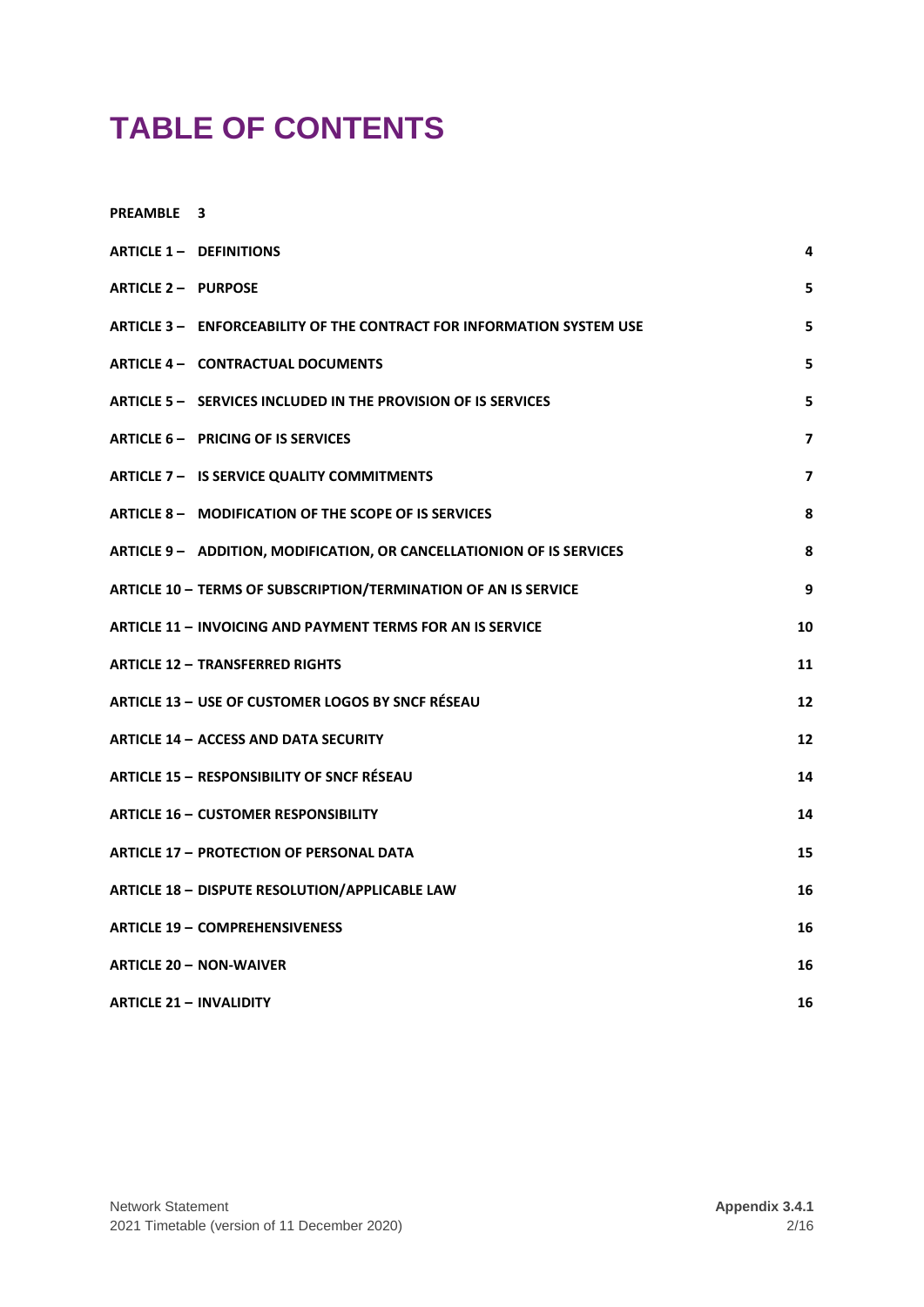# <span id="page-2-0"></span>**PREAMBLE**

SNCF Réseau, hereinafter referred to as "SNCF Réseau", is the railway infrastructure manager in accordance with the law.

In accordance with Article 13 of Directive 2012/34/EU of 21 November 2012 establishing a single European railway area, "*infrastructure managers shall provide all railway undertakings with the minimum services package, without discrimination*", as set out in Annex II. This annex describes how one of the minimum services includes "[...] *any information necessary to enforce or operate the service for which the capacity has been granted ."*

Article 3-I of Decree 2003-194 on the use of the national rail network specifies that the minimum services include in particular *"(...) the transparent and non-discriminatory treatment of its requests for infrastructure capacity on sections of the national rail network, (...), regulation, traffic management, communication and the provision of information concerning the running of trains as well as any other information necessary for the implementation or operation of the service for which capacities have been allocated."* Moreover, being one of the constituents of the railway system, the information necessary for the implementation or operation of the service must also satisfy the essential requirements described in Article 2.7 of Appendix III to Directive 57 of 17 June 2008 on the interoperability of the rail system within the Community, namely "*a minimum quality of service to passengers and customers in the freight sector*".

As such, without being exhaustive, and in order to meet the requirements described in the aforementioned directive:

- − the development of databases, software and data communication protocols must ensure that the possibilities for exchanges between different information system services and between different operators are maximised, excluding confidential commercial data,
- − the information must be easily accessible to users,
- − the methods of use, management, updating and maintenance of these databases, software and data communication protocols must guarantee the efficiency of these systems and the quality of service,
- − adequate levels of integrity and reliability must be guaranteed for the storage or transmission of security related information.

There are currently two types of SNCF Réseau Information System Services:

- − Information System Services developed by SNCF Réseau;
- − and Information System Services initially developed by SNCF's Infrastructure division (as it existed before the 1st of January 2015), an historic railway undertaking in a singleuser context. In most cases, these Information System Services are required to evolve so that they meet the requirements related to the opening of the network, but also to this network's changing operating conditions. In the short term, they are available as is, with a degree of reliability and completeness that is directly related to the context in which they were created.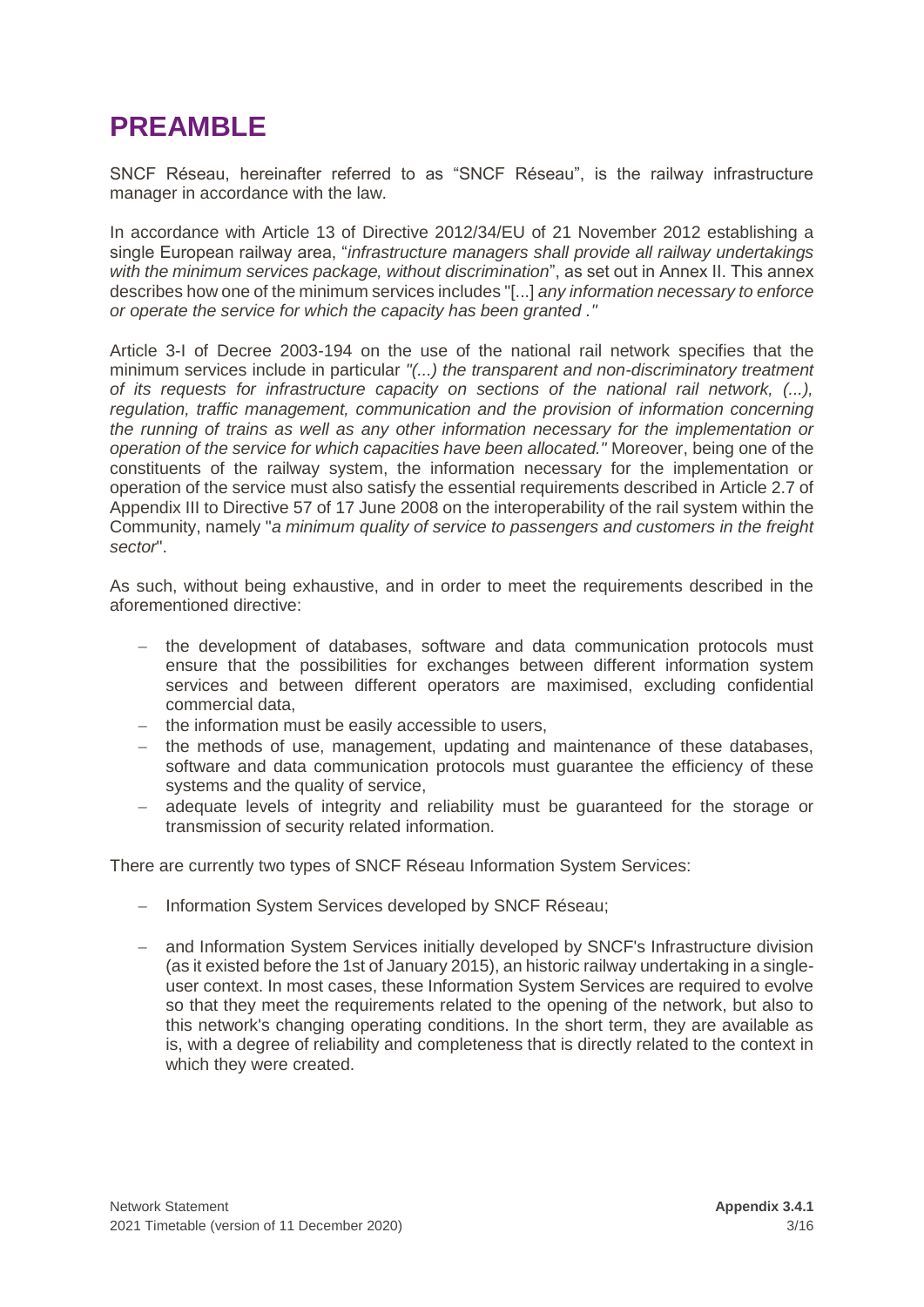Faced with these developments, SNCF Réseau is working:

- to provide a structured and comprehensive response to information systems services,
- and, in parallel, to develop its information systems with the aim of making them generally compliant with the legal and regulatory requirements and especially compatible with the provisions of the "Technical specifications for interoperability relating to telematic applications".

The complete Information System (IS) has not yet been designed in a logic of openness vis-avis all SNCF Réseau customers. As a result, for certain Information Systems SNCF Réseau does not meet the IS partitioning requirements which are required for data confidentiality. This non-compliance was accepted by the railway undertakings (RUs) and other applicants in return for rapid provision.

#### **Having said this, it was agreed that:**

# <span id="page-3-0"></span>**ARTICLE 1 – DEFINITIONS**

For the interpretation and execution of the Contract, the capitalised terms in the following list are defined as follows:

- **Information System Service "IS service")**: refers to any computing support which SNCF Réseau employs to provide information to Customers; it can be via an application or a data stream.

- **Minimum IS service**: the IS service is said to be minimal when the information it provides is strictly necessary for the Customer's activity. The provision of a minimum IS service includes the provision of basic services under the conditions defined in article 5.1.1. If necessary, the Customer may request additional IS services. For each of the IS services in the IS services catalogue, the minimal or non-minimal nature of the IS is specified based on the Customer's capacity.

- **Complementary IS service**: an IS service is said to be complementary when the information it provides is not strictly necessary for the Customer's activity. The provision of a complementary IS service includes the provision of basic services under the conditions defined in article 5.2.

- **IS services**: services related to IS services may include:

- IS service access (or logins);
- training;
- general documentation associated with the use of the IS service in question, notably including the list of functionalities and an explanation of the reference tables;
- a support, primarily technical, dedicated to resolving the difficulties related to the use of the IS services.

- **Customer:** any railway undertaking holding access rights to the national rail network or other candidate who effectively presents infrastructure and/or train path capacity applications.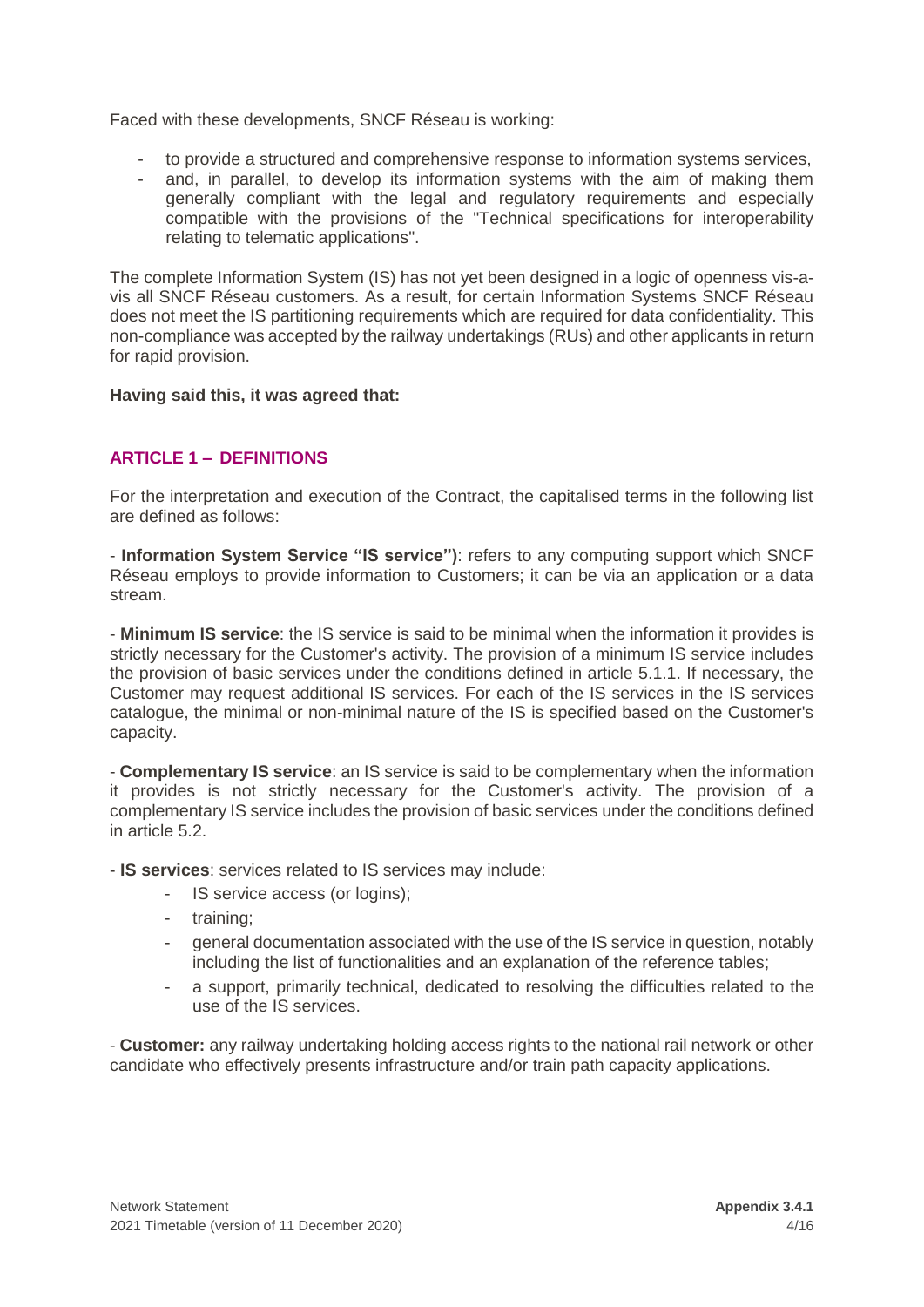- **User**: refers to a natural person, authorised by the Customer, who holds an access code to an IS service.

### <span id="page-4-0"></span>**ARTICLE 2 – PURPOSE**

Within the framework defined by the network's reference document in accordance with the European and national official texts, these General Terms of Use set out the general conditions, particularly administrative and financial, for the use of the IS services as they are described in the IS services catalogue in force and that SNCF Réseau makes available to their Clients on the Customers & Partners portal of the sncf-reseau.fr website.

These provisions are supplemented by the provisions of the other documents constituting the contract for the use of information systems (hereinafter "the Contract").

### <span id="page-4-1"></span>**ARTICLE 3 – ENFORCEABILITY OF THE CONTRACT FOR INFORMATION SYSTEM USE**

The use of SNCF Réseau's IS services by the Customer implies adherence to the Contract provisions.

### <span id="page-4-2"></span>**ARTICLE 4 – CONTRACTUAL DOCUMENTS**

The contractual relations between SNCF Réseau and the Customer are governed by the following documents in descending order of priority:

- Order forms:
- Special conditions (IS SC);
- IS services catalogue;
- IS training catalogue;
- These General Terms and Conditions (IS GTC);

All of these documents are constituent parts of the Contract.

In the event of contradiction between one or more stipulations appearing in any of the above documents, the higher ranking document will have precedence. The fact that a stipulation in a lower ranking document is not expressly mentioned in a higher ranking document does not mean that it contradicts the higher ranking document.

# <span id="page-4-3"></span>**ARTICLE 5 – SERVICES INCLUDED IN THE PROVISION OF IS SERVICES**

#### **5.1 Services associated with minimal IS service provision**

5.1.1 SNCF Réseau associates the following IS services with the provision of a minimum IS service:

A defined number of logins (or thresholds); these thresholds having been established by SNCF Réseau based on the volumes of trains-km invoiced by way of traffic charge on the previous timetable; for candidates without any traffic on the previous timetable (new arrivals, restarting activities, etc.) in accordance with the forecasts of traffic in trains-km, with an upwards or downwards adjustment according to real traffic data in the event of a discrepancy.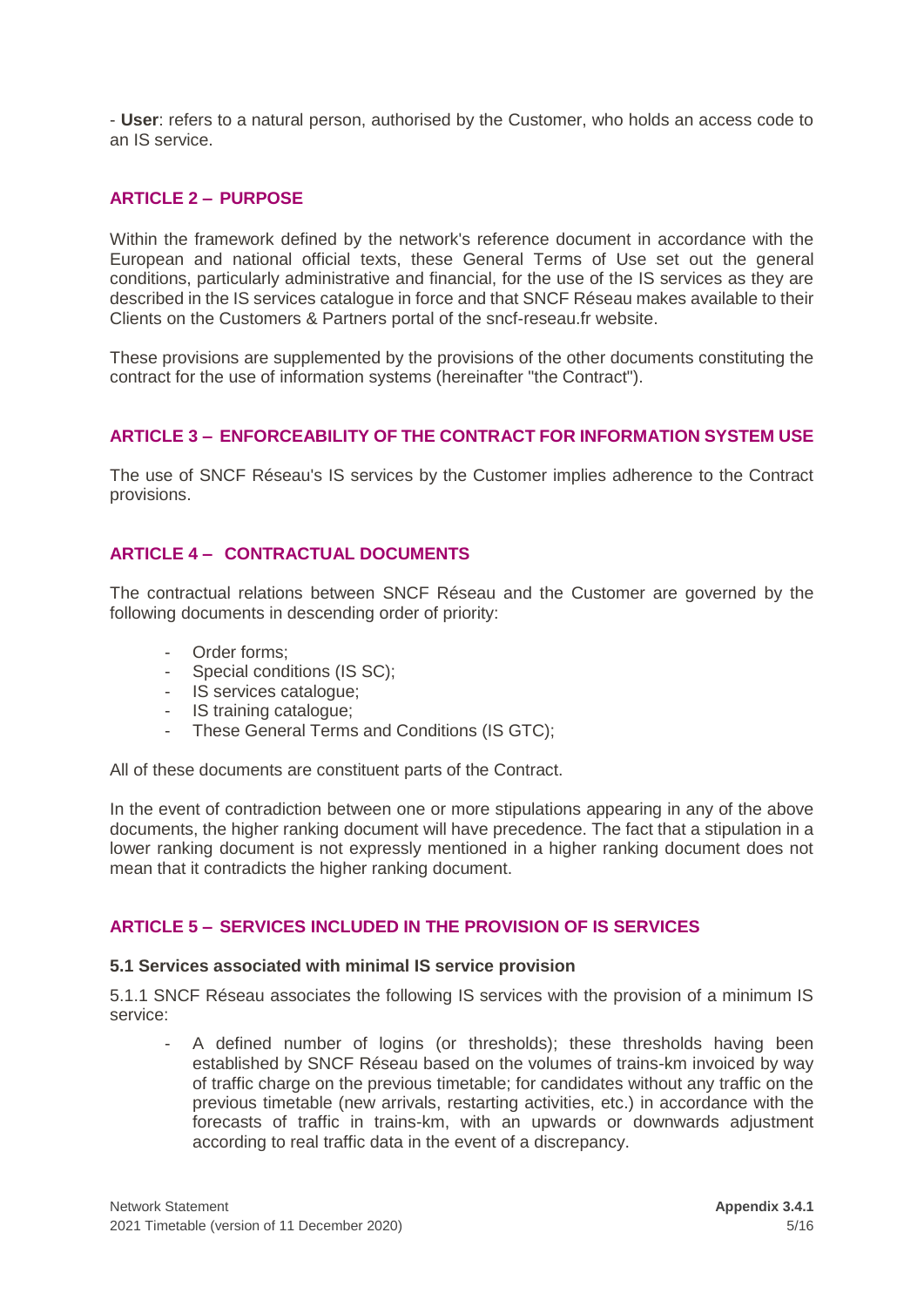The different threshold levels applied to each minimum IS service are given in Annex 6.4 of the network reference document (hereafter "Network Statement").

- An initial training course, when envisaged by SNCF Réseau, ensuring the correct handling of the tool which specifies how to use the features/a presentation of the data flow ensuring the capacity to capture data on a platform or the integration of the flow. This training is intended for a maximum number (threshold) of Customer instructors. The maximum number of authorised instructors is set as a percentage of the access logins threshold. It is indicated for each minimal IS service in Annex 6.4 of the Network Statement.

The initial training is renewed under the same conditions if SNCF Réseau considers that the minimal IS service has changed significantly, meaning that a user who has mastered the previous version and who has the relevant documentation can not handle the new version of the service.

- Documentation that includes at least a user manual, a functional description or training material. The documentation pertaining to each minimal IS service is available on the Customers & Partners portal of the sncf-reseau.com website.
- Access to the dedicated support service by phone: 0810 007 821 or by e-mail to [supportclients.si@reseau.sncf.fr.](mailto:supportclients.si@reseau.sncf.fr) This service is available from Monday to Friday (excluding public holidays) from 8 am to 6 pm, except for IS DSDM and DINAMIC where the service operates 24 hours a day, 7 days a week.

5.1.2 In addition to the services listed above (basic services or minimum services), the Customer may request SNCF Réseau to provide additional IS services in accordance with the conditions, including rates, set out in Appendix 6.4 of the Network Statement.

All requests for services are made under the conditions set out in article 10 below.

#### **5.2 Services associated with complementary IS service provision**

Any request for login or training related to a complementary IS service will be ordered under the conditions set out in Article 10 below.

SNCF Réseau associates the following IS services with the provision of a complementary IS service, or when a first login is ordered:

- documentation that includes at least a user manual, a functional description or training material. The documentation pertaining to each minimal IS service is available on the Customers & Partners portal of the sncf-reseau.fr website;
- access to the dedicated support service by phone: 0810 007 821 or by e-mail to [supportclients.si@reseau.sncf.fr.](mailto:supportclients.si@reseau.sncf.fr) This service is available from Monday to Friday (excluding public holidays) from 8 am to 6 pm, except for IS DSDM and DINAMIC where the service operates 24 hours a day, 7 days a week.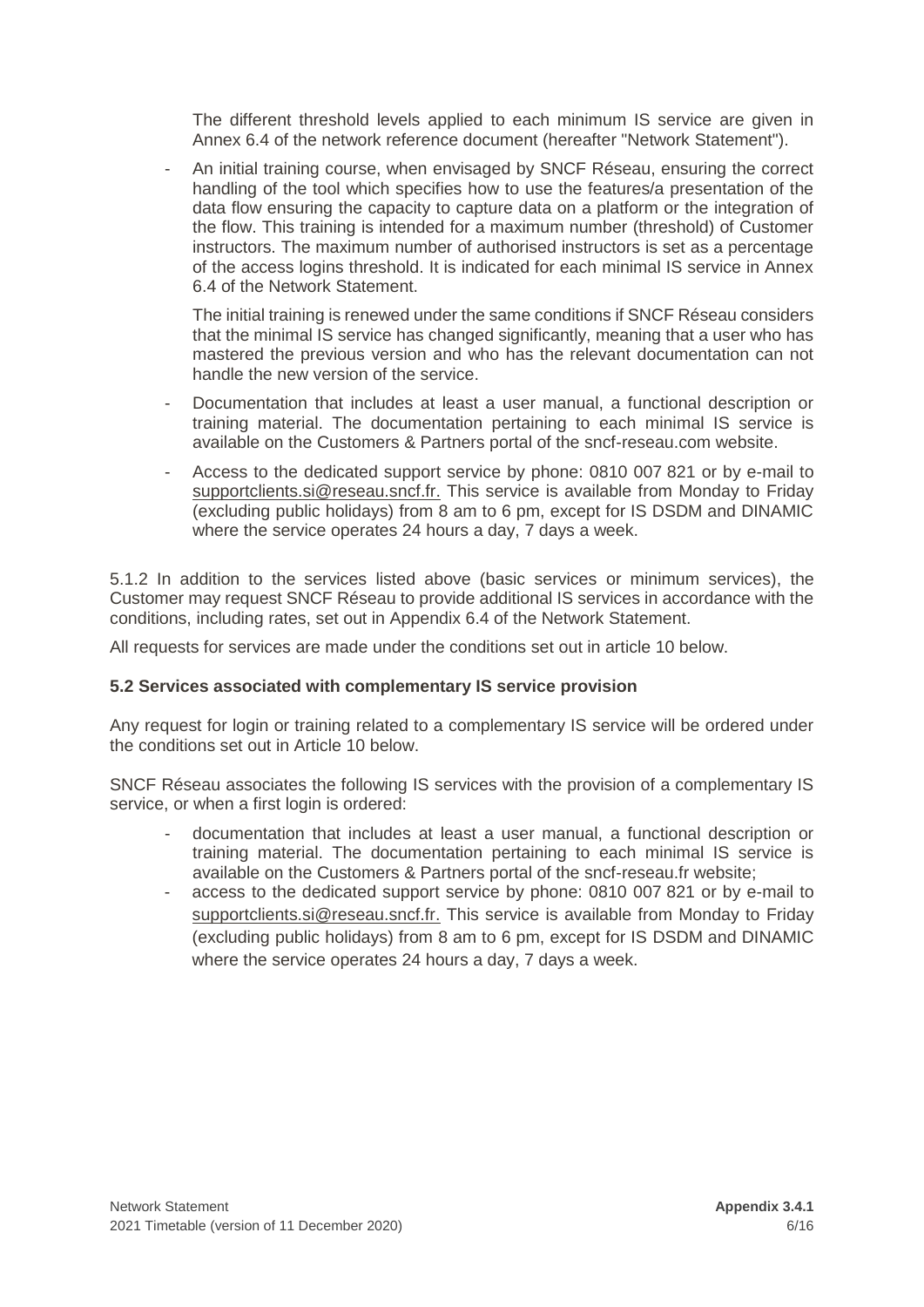# <span id="page-6-0"></span>**ARTICLE 6 – PRICING OF IS SERVICES**

#### **6.1 For each minimal IS service:**

- the basic services SNCF Réseau provides to the Customer are included in the minimal services as defined in Article 3.I of Decree 2003-194;
- all other services, including services that are requested beyond the basic services, are individually priced according to the rates indicated in Annex 6.4 of the Network Statement.

**6.2 For any additional IS service**, each IS service is individually priced according to the rates indicated in Appendix 6.4 of the Network Statement.

# <span id="page-6-1"></span>**ARTICLE 7 – IS SERVICE QUALITY COMMITMENTS**

#### **7.1 Obligations of SNCF Réseau**

SNCF Réseau defines and undertakes to respect the quality of service levels described for each service in the catalogue of services, based on the following indicators:

- Service availability rate
- Number of interruptions per month
- Maximum duration of an interruption for one month
- Cumulative duration of interruptions for one month
- Minimum period of notice to users for a scheduled interruption
- Upstream data availability rate (if applicable)

#### **7.2 Service quality tracking tool**

The indicators listed above are communicated to the Customer monthly in the form of a service quality dashboard ("IS services weather report"), details of the previous month being sent by email before the 20th of each month.

Service quality is measured by indicators and the combination of all indicators. It is determined according to the number of indicators that have not been respected:

- "sun": all the indicators have been respected;
- "cloud": only one of the indicators was not respected;
- "rain": two indicators were not respected;
- "storm": three or more indicators were not respected.

#### **7.3 Compensatory consequences of failure to meet service quality obligations**

Only the "rain" or "storm" service quality levels that are measured over a given month may result in the payment of penalties by SNCF RESEAU, based on the terms and conditions described below.

#### *7.3.1 Penalty calculation terms*

SNCF RESEAU pays the Customer fixed, definitive and non-cumulative penalties, according to the following calculation methods:

 $\checkmark$  in the event of "rain" over a given month, the applied penalty rate is 5% of the monthly amount of the chargeable IS fee (additional service) on the relevant IS service;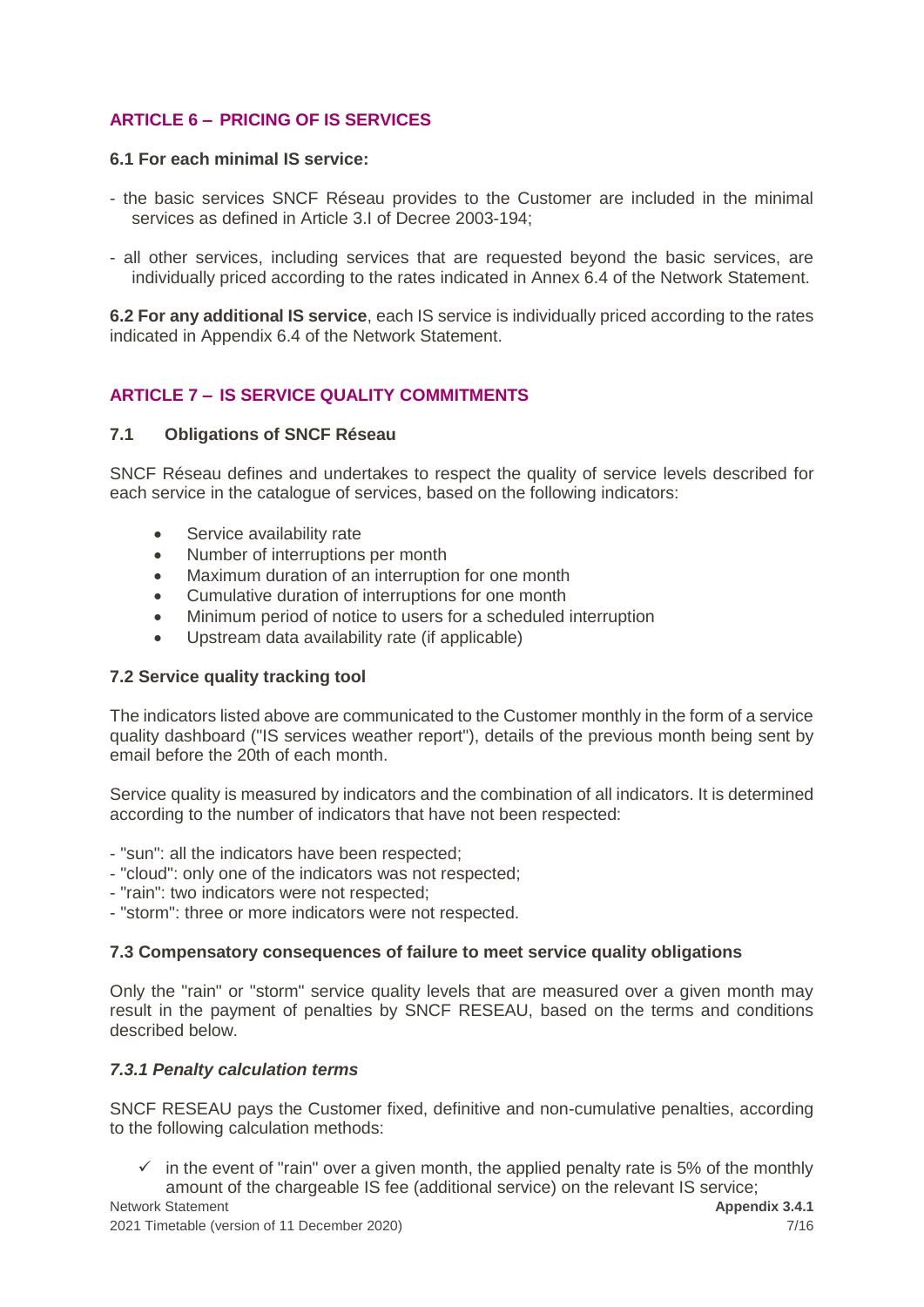$\checkmark$  in the event of a "storm" over a given month, the applied penalty rate is 10% of the monthly amount of the chargeable IS fee (additional service) on the relevant service.

The amount of the penalties paid by SNCF Réseau under this contract is limited to 5% of the annual amount of IS fees billed to the Customer over the duration of the related service schedule.

#### **7.3.2** *Penalty payment terms*

The amount of the possible penalties is established monthly on the basis of the aforementioned dashboard, and is paid in Y+1 of the calendar year.

Payment by SNCF Réseau of any penalties is dependent on the Customer sending an invoice to the following address: SNCF RESEAU TSA 80813 - 69908 LYON CEDEX 20. This invoice must show the total amount of annual compensation due that SNCF Réseau communicates to the Customer in April Y+1 concurrently with the invoice for IS access.

Penalties are not subject to VAT.

#### **7.4 Exceptions to the obligations**

SNCF NETWORK will not be held liable for the payment of penalties when the failure to meet service quality obligations is the result of cases of force majeure, fortuitous events and/or failures due to third parties and/or failures due to the Customer.

# <span id="page-7-0"></span>**ARTICLE 8 – MODIFICATION OF THE SCOPE OF IS SERVICES**

In the event that the scope of the IS services is modified, any modification resulting in a change of financial conditions will be the subject of an amendment to this Contract.

# <span id="page-7-1"></span>**ARTICLE 9 – ADDITION, MODIFICATION, OR CANCELLATIONION OF IS SERVICES**

In order to improve the quality of the services to the Customer, the IS services, as defined in the IS services catalogue, are modified by SNCF Réseau based on the developments of these IS services and the new possibilities of provision, and this:

- either by providing additional IS services,
- by providing alternative IS services once new IS services have been developed,
- by the disappearance of IS services that have become obsolete, without the need for an identical replacement,
- or by technical or functional evolutions of the IS services that are already deployed.

Any modifications made to the IS services catalogue must be communicated at the *minimum* to the Customer via the Customers & Partners portal of the sncf-reseau.fr site as well as via an email sent to users and through the SNCF Réseau newsletter sent to IS referents. The Customer will be informed in compliance with a minimum period of notice, specified below, except in cases of urgency which are particularly related to a change in regulations or an injunction from the regulator that does not allow these deadlines to be met.

The period of notice is:

Network Statement **Apple 19th Contract Contract Contract Contract Contract Contract Contract Contract Contract Contract Contract Contract Contract Contract Contract Contract Contract Contract Contract Contract Contract Con** Six (6) months prior to the scheduled change date in the case of scheduled changes to IS services or the disappearance of an IS service that affects the Customer's IS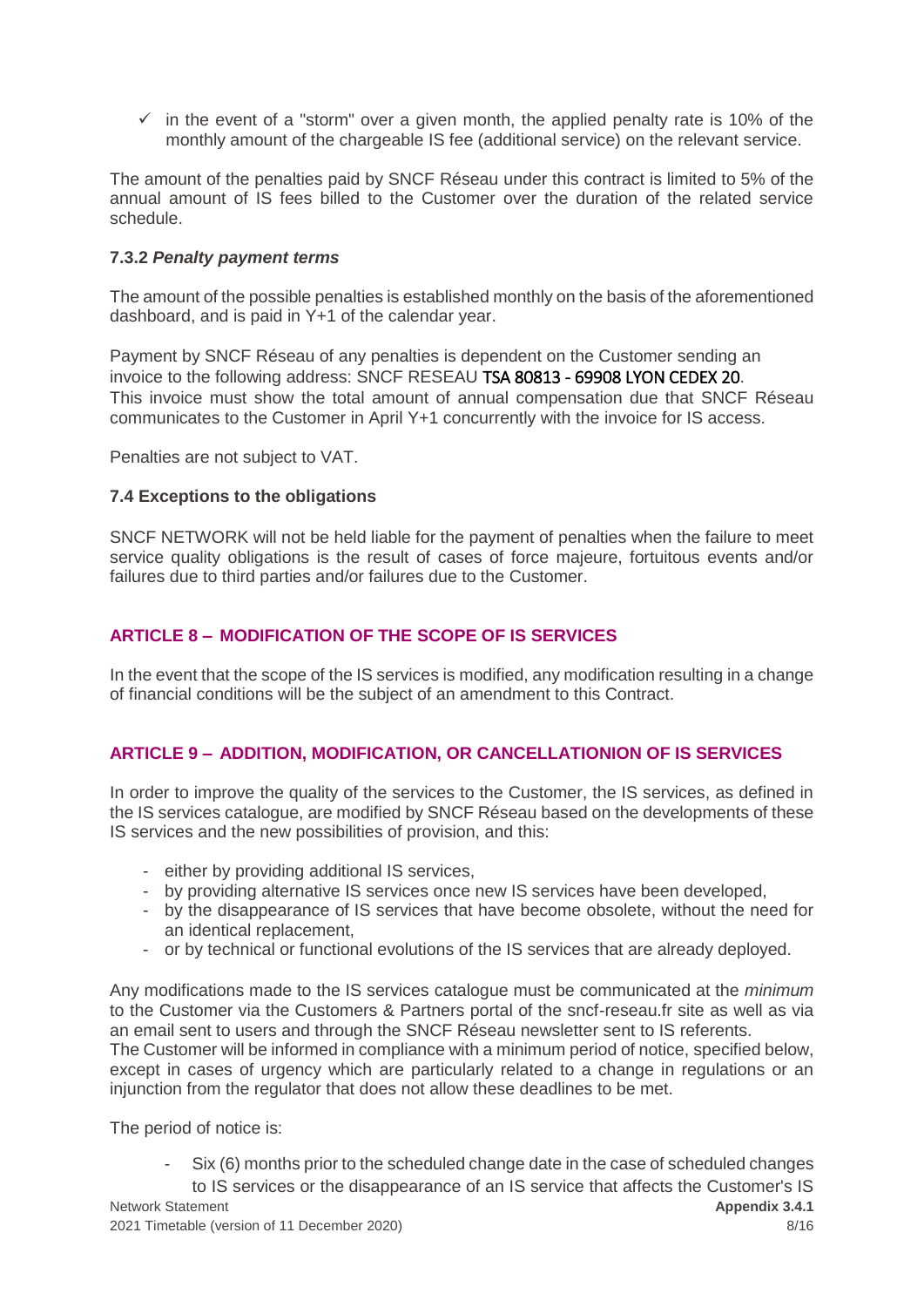(modification of an interface, cancellation of an IS service); a consultation with the Clients may be organised to define a deployment schedule for the new IS service (replacement or modification) as well as an operational maintenance schedule for the initial IS service (before modification or cancellation).

- A minimum of three months before the planned modification date in the case of scheduled IS service modifications affecting the use of the service (modifications of existing screens, navigation in the application, etc.).

However, there is no minimum notice in the case of scheduled changes to IS services that have no impact on the existing one (addition of a service, modification of the graphic charter).

When an IS service is created or modified its use is automatically governed by the provisions of the Contract.

# <span id="page-8-0"></span>**ARTICLE 10 – TERMS OF SUBSCRIPTION/TERMINATION OF AN IS SERVICE**

### **10.1 Conditions of access to IS services**

The IS services and their related documentation are available on the internet from the Customers & Partners portal of the sncf-reseau.fr website which is accessible via an identifier and a password.

Any request for access to the Customers & Partners portal of the sncf-reseau.fr website should be sent by e-mail to [supportclients.si@reseau.sncf.fr.](mailto:supportclients.si@reseau.sncf.fr)

#### **10.2 Terms of subscription to IS services**

#### *10.2.1 Login request*

Any request for access (login) to an IS service is sent to [supportclients.si@reseau.sncf.fr](mailto:supportclients.si@reseau.sncf.fr) by the Customer's IS referent(s) designated in the special conditions using a form that is equivalent to an order form (model available on the Customers & Partners portal of the sncfreseau.fr site).

The request is only recorded and processed by SNCF Réseau after receipt of the duly completed order form.

SNCF Réseau then communicates the login (identifier and password) to the IS referent as well as to the User and provides, if necessary, the hardware that is required for the connection in application of the specific conditions detailed in the IS services catalogue.

Apart from the IS services where a unique login is provided temporarily by the Customer, the logins are provided by the User; they are personal and, as such, can not be shared or loaned under any circumstances.

As a result, the Customer is uniquely responsibility vis-a-vis SNCF Réseau for their attribution and their use by the User.

#### *10.2.2 Training request*

The ways and means of requesting training are defined in the IS training catalogue, available on the Customers & Partners portal of the sncf-reseau.fr website.

#### **10.3 Conditions of access to IS services**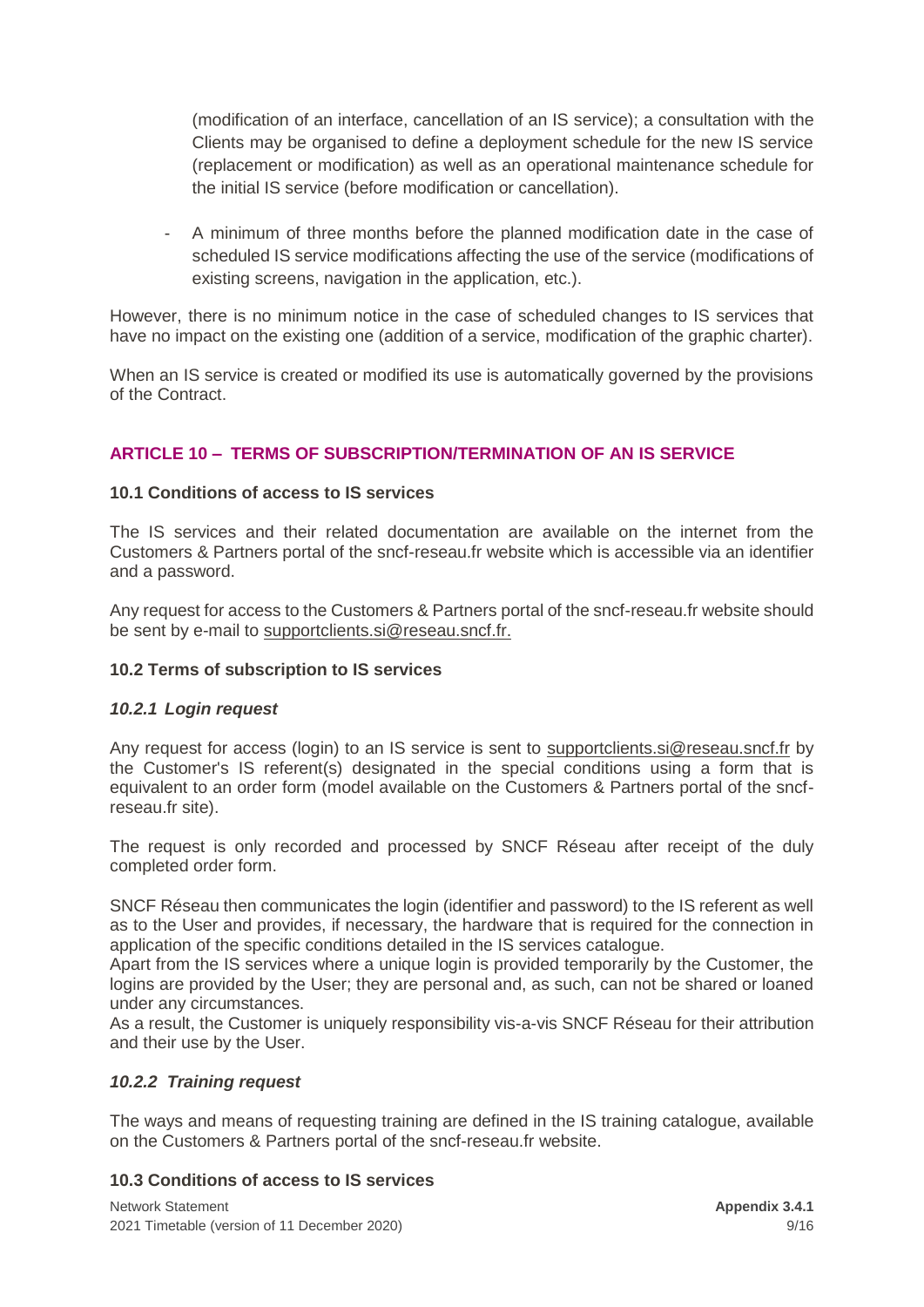Any request to terminate an access (login) is sent by e-mail to [supportclients.si@reseau.sncf.fr](mailto:supportclients.si@reseau.sncf.fr) via the Customer's IS referent.

The access deletion periods are effective from the date the request is received by [supportclients.si@reseau.sncf.fr](mailto:supportclients.si@reseau.sncf.fr) and are indicated, for each IS service, in the conditions specified in the IS services catalogue.

#### <span id="page-9-0"></span>**ARTICLE 11 – INVOICING AND PAYMENT TERMS FOR AN IS SERVICE**

Invoices drawn up by SNCF Réseau must be paid in euros by the Customer no later than the due date indicated on the invoice, i.e. 40 days after the invoice's date of issue.

The Customer's invoices are paid by bank transfer.

The Customer may contest invoices issued by SNCF Réseau within one year of their due date by registered letter with acknowledgement of receipt, in accordance with the procedure described in Appendix 7 of the network reference document.

It is also stipulated that SNCF Réseau may, in the event of an error, issue supplementary invoicing within one year from the invoice's date of issue, upon presentation of the relevant supporting documents and specifying the amount of the supplementary invoicing.

#### **11.1 Access (logins)**

Invoicing is issued annually in arrears (in April Y+1).

As the rates are fixed for a timetable period, the calculation of the cost of accesses created or cancelled during the timetable period is performed pro rata temporis. For any access that is opened or cancelled during the month M, payment is due for the entire month.

SNCF Réseau undertakes to send a statement to the Customer by email no later than the 20th of each month (except in August) with the number of accesses open to the IS services, per related IS service, in the preceding month. In the absence of a calculation established for the month of August, SNCF Réseau will retain the access numbers that are most favourable for the Customer, for each IS service, based on the statements from July and September.

Each statement may be challenged by the Customer within three calendar weeks from the date of receipt via the form made available for this purpose on the Customers & Partners portal of the sncf-reseau.fr website.

The duly completed form, signed by the IS referent, is sent t[o supportclients.si@reseau.sncf.fr.](mailto:supportclients.si@reseau.sncf.fr)

A new statement of access numbers will be returned to the Customer, if necessary. In the absence of any objection from the Customer as described above, it will be deemed that the Customer has accepted the access statement.

This contest period does not replace the one year deadline for contesting invoices mentioned above and described in Appendix 7 of the network's reference document.

#### **11.2 Training**

IS services training is invoiced on a regular basis dependent on the provided services, under the conditions defined in the IS training catalogue.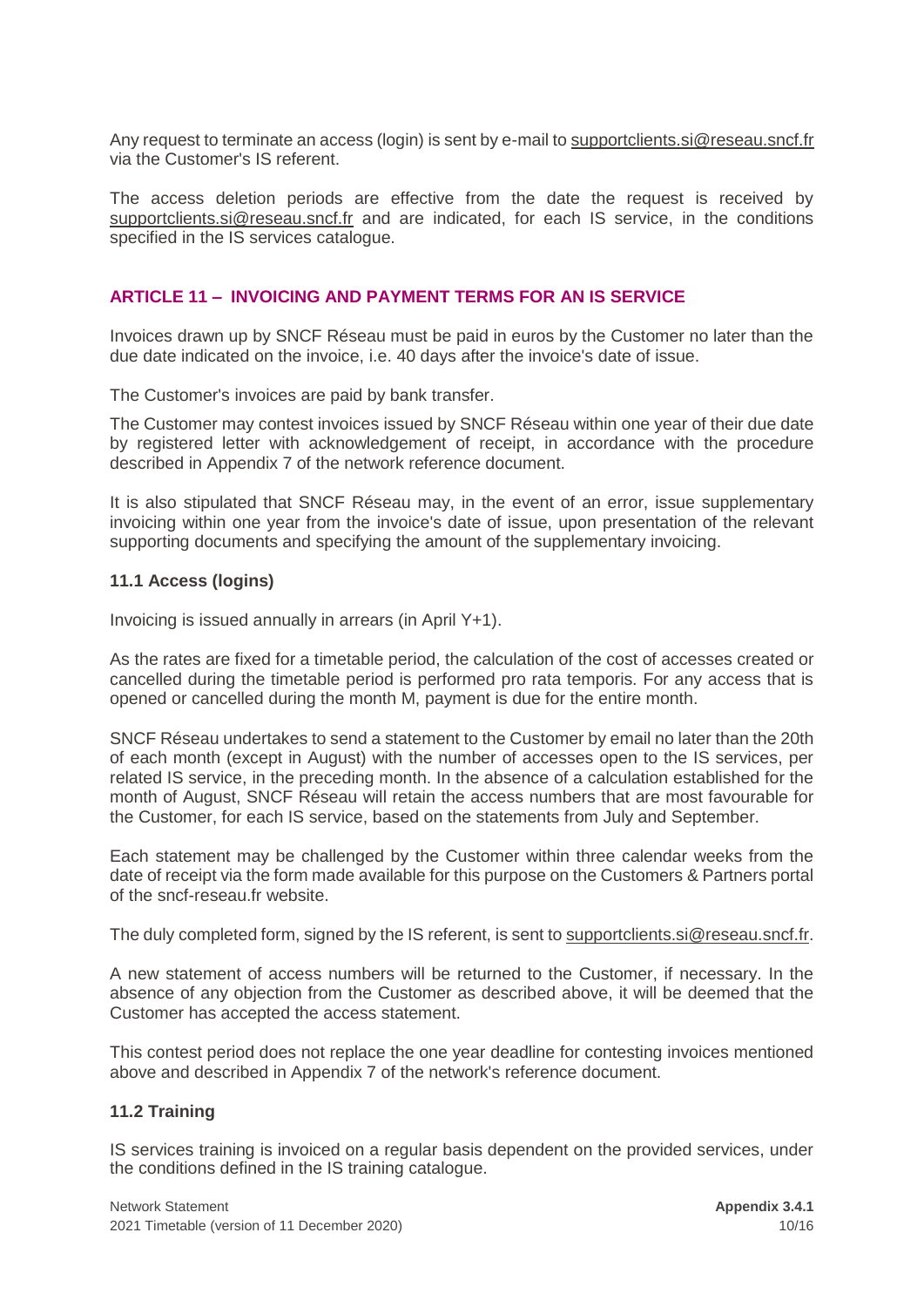### **11.3 Late payment or non-payment**

If no payment has been effectuated within forty (40 days of the invoice's date of issue,

- the due amounts are increased as of right, and without the need for formal notice, late payment interest being equivalent to the interest rate of the main financing facility applied by the European Central Bank in force at the invoice's date of issue, plus ten percentage points, without being less than three times the legal interest rate. This penalty is calculated per late day from the due date until the actual payment date of the amounts due.
- the Customer will also pay SNCF Réseau a flat-rate compensation of 40 (forty) euros for recovery costs, in accordance with the provisions of Article D.441-5 of the Commercial Code introduced by Decree No. 2012- 1115 of 2 October 2012 fixing the amount of flat-rate compensation for recovery costs in commercial transactions provided for in Article L. 441-6 of the Commercial Code.

In the event that there is a difference of more than two business days between the date of issue and the delivery date of the invoice and if the Customer pays after the due date, late day penalties related to the difference between the aforementioned dates will not be applied.

In addition, SNCF Réseau may suspend the Customer's IS service access if there has been no response within 30 calendar days of the receipt of formal notice, as late-payment interest continues to accrue.

The Customer will continue to owe the full price of the suspended IS services.

SNCF Réseau will restore access to the IS service within 5 working days from the date the Customer pays all amounts due and the interest on late payments.

In the event of non-payment, the Contract is automatically terminated by SNCF Réseau 15 calendar days after the Customer's reception of a registered letter with acknowledgement of receipt.

Notwithstanding this termination, SNCF Réseau may exercise any legal remedy against the Customer in order to recover the contractual amounts due.

#### **11.4 Adjustment if the Customer has not ordered train paths**

If there are no train path orders invoiced to the Customer on the timetable, the IS services (access, training) which the Customer has received can not be provided as minimum services and will be considered as complementary services which are invoiced in accordance with the rates indicated in annex 6.4 of the current network reference document.

# <span id="page-10-0"></span>**ARTICLE 12 – TRANSFERRED RIGHTS**

SNCF Réseau guarantees the Customer's quiet enjoyment of use when accessing the IS services in accordance with this Contract.

The provision of IS services does not confer any right of ownership over them or the data they contain.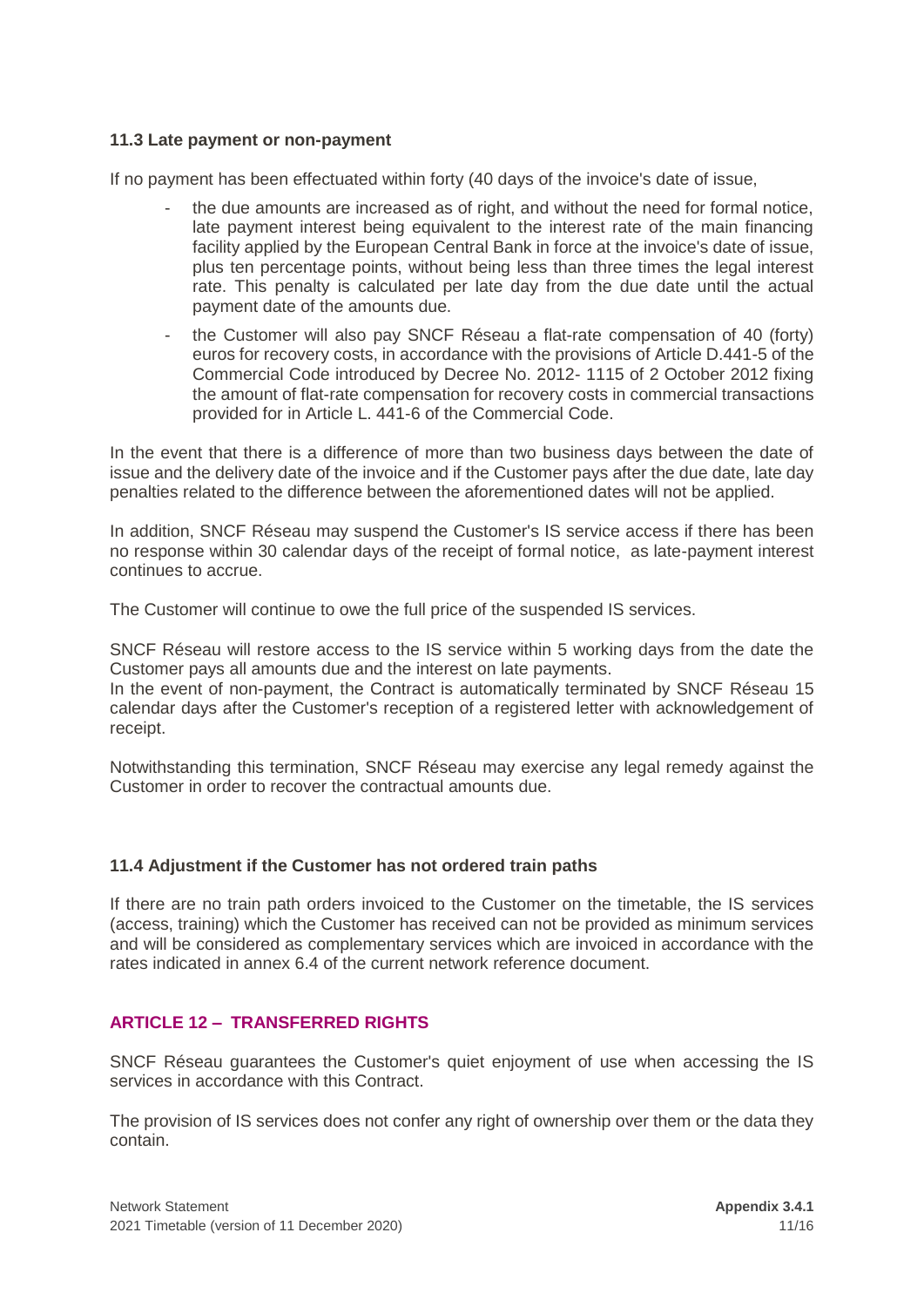SNCF Réseau grants the Customer a non-exclusive, personal and non-transferable right for their Users to use the IS services.

The Customer is authorised to consult, extract and reuse the data for professional use and for the exclusive requirements of their railway activities, in particular for fulfilling their obligation to inform their customers of transport services, including non-exhaustively, the transport organisation authorities, any instructing party, the service providers and partners employed by the Customer to operate the transport services.

They undertake to guarantee the absolute confidentiality of the data which are not directly related to their own activity and to which they could have access.

Without prejudice to the foregoing provisions, the Customer shall not communicate any data to third parties regardless of the type of data and whether it is free of charge or commercial.

### <span id="page-11-0"></span>**ARTICLE 13 – USE OF CUSTOMER LOGOS BY SNCF RÉSEAU**

In the context of SNCF Réseau's IS services' usage, the Customer grants SNCF Réseau the right to reproduce and represent their logo on a non-exclusive basis and free of charge, which will be shown on the user pages of the IS service(s) used by them, following identification on the Customers and Partners Portal.

This concession is made for illustration purposes, the logo will not be used by SNCF Réseau in another context and will not be accessible to other Customers who are SNCF Réseau IS service users.

This concession is valid for the whole world and for the entire duration of this IS user contract.

For all the aforementioned rights, the communication vectors and media which are concerned include digital media, direct or indirect broadcast by any means of electronic communication, telecommunications, satellite or cable.

# <span id="page-11-1"></span>**ARTICLE 14 – ACCESS AND DATA SECURITY**

#### **14.1 Security procedure**

Each Party is committed to applying an information security policy to ensure a reasonable level of security for its technical infrastructure and information systems.

SNCF Réseau is responsible for defining and implementing the security policy which is applicable for the IS service(s).

As such, SNCF Réseau is the only Party entitled to authorise any test, verification or security audit of these IS services. The Customer undertakes not to seek any vulnerability without the SNCF Réseau's explicit and formal authorisation.

#### **14.2 Liability**

Each Party is responsible for the security of the networks and infrastructures that it operates, as well as the flows conveyed from its infrastructure to the other Party.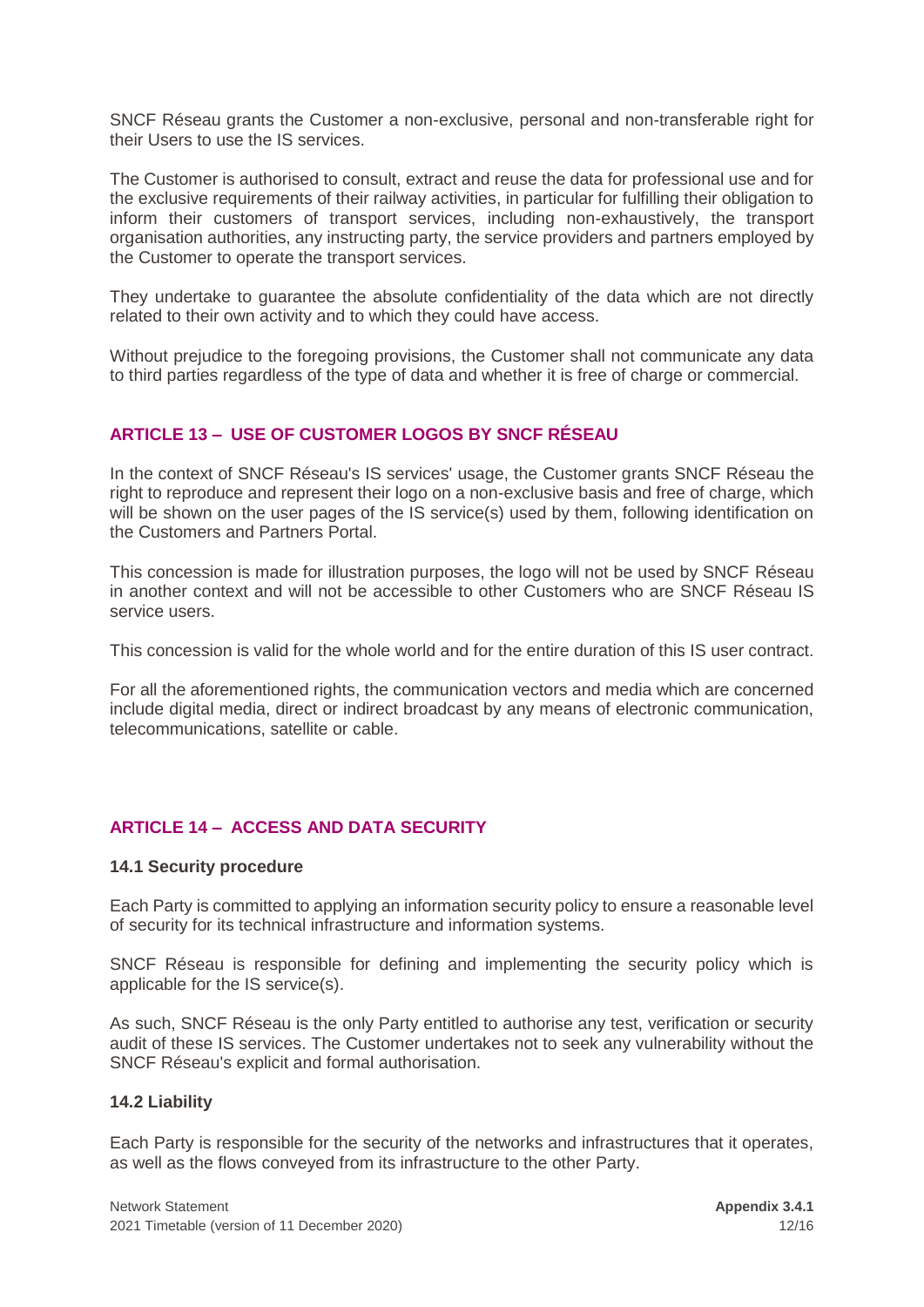As such:

- SNCF Réseau is responsible for defining and implementing the security policy which is applicable to the network and the platforms made available to the Customer;
- The Customer is responsible for defining and implementing its own network and infrastructure security policy that it uses for connecting to the SNCF Réseau network.

SNCF Réseau reserves the right to interrupt or suspend, without notice, the partial or total access to an IS service in the event that a threat to IS service security, infrastructure, or accessed or underlying networks is detected by or brought to the attention of SNCF Réseau.

This interruption or suspension would constitute a precautionary measure aimed at avoiding, limiting or offsetting the consequences of this threat for their own networks and infrastructures or for the infrastructures of customers and partners or, more generally, for the service rendered to its customers and partners.

The Customer undertakes to guarantee an adequate level of security for equipment that its Users employ to access the IS services. SNCF Réseau can not be held responsible if the security of the Customer's infrastructures is compromised because equipment or software that was not provided by SNCF Réseau and which is required for using or operating the IS services is insufficiently secure.

If necessary, SNCF Réseau reserves the right to delete, without notice, any data deposited via the IS service or the service support infrastructure by a Customer User who contravenes this requirement.

### **14.3 IS Security Referent**

The Client's IS Security referent, hereinafter referred to as the security referent, is the SNCF Réseau's contact person for subjects related to the security of the IS services which are the subject of this contract. They represent the Customer for all security dealings with SNCF Réseau.

The security referent immediately communicates any information to SNCF Réseau relating to suspected or proven incidents that could compromise security:

- Of IS services which are the subject of this contract;
- Of SNCF Réseau or partner infrastructures that contribute to the delivery of these services;
- Of the users of these services.

They indicate in particular, but without limitation, the following incidents:

- Any existence of an account giving rise to an uniustifiable service:
- Any vulnerability of the service that it is aware of;
- Any suspicion of an incident or a proven incident that may have led to the disclosure or the theft of a user account;
- Any threat to the security of the interconnected equipment or, more generally, to SNCF Réseau services, infrastructures or systems or any other SNCF Réseau partner or customer benefiting from or contributing to the provision of the service.

# **14.4 Equipment and infrastructure security**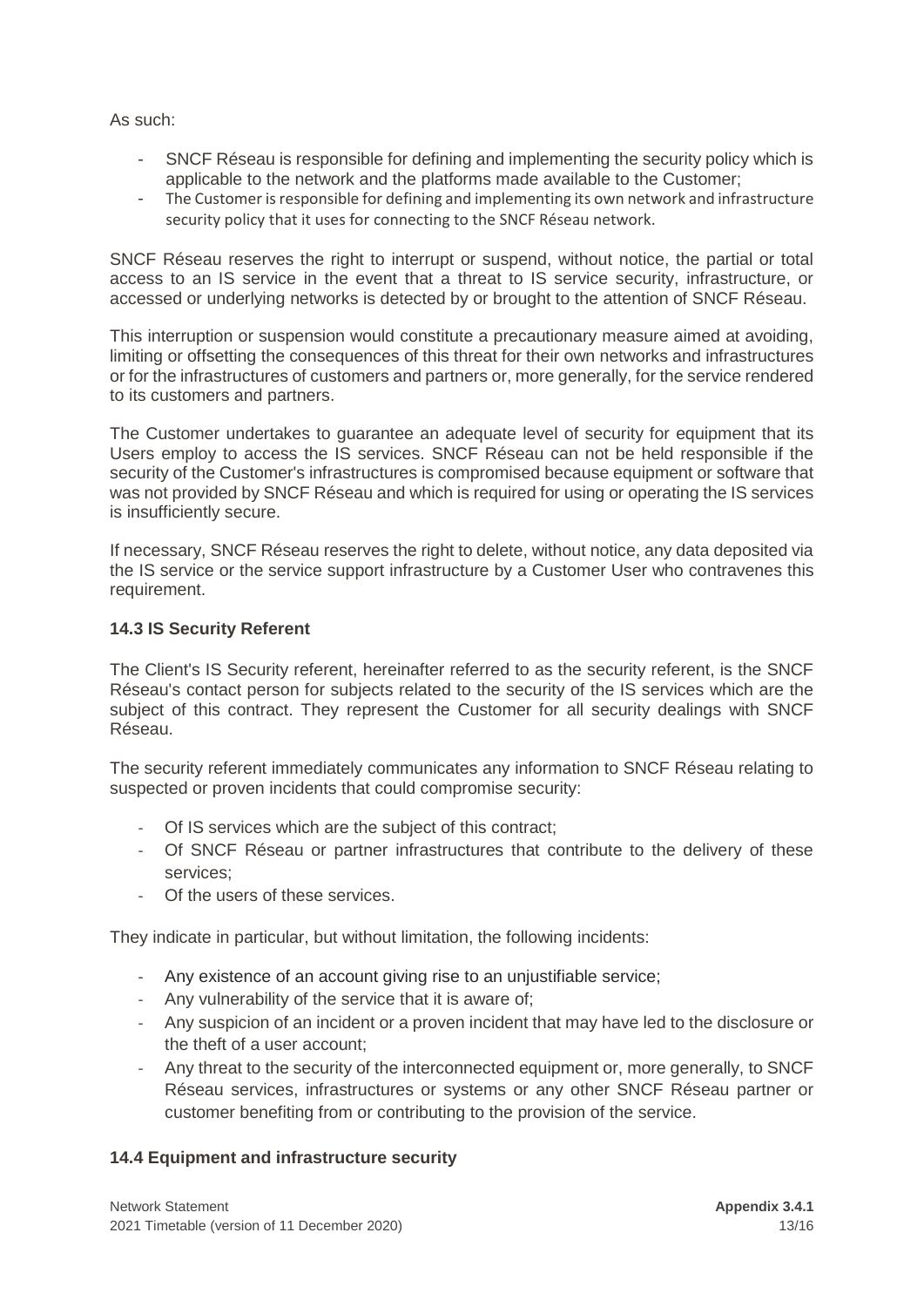SNCF Réseau guarantees the Customer:

- Secure access to subscribed IS services through the encryption of exchanges, in accordance with the engagements set out in the IS services catalogue;
- Access and data integrity, including:
	- o The implementation of access flow filtering mechanisms to provide reasonable protection against known attacks from the Internet;
	- o The implementation of a security policy.

This includes the implementation of measures to:

- Ensure systems and applications are updated;
- Organise monitoring of potential major vulnerabilities;
- Rapidly deploy the corrective measures corresponding to these vulnerabilities;
- Combat malware;
- Manage and control access to these devices, systems and applications.

#### **14.5 Data quality**

SNCF Réseau will ensure that it implements all the technical intervention and assistance solutions that are available to it to guarantee the reliable operation of the IS services.

In return and on behalf of their Users, the Customer agrees to comply with the exchange and entry formats defined by SNCF Réseau. In particular, it strictly prohibits any entry of executable code in its forms.

SNCF Réseau can not be held liable if an IS service is disrupted as a result of an incorrect User entry.

# <span id="page-13-0"></span>**ARTICLE 15 – RESPONSIBILITY OF SNCF RÉSEAU**

It is expressly agreed between the Parties that the quality of the data provided by SNCF Réseau corresponds to the status of the data contained in the IS databases which is available to SNCF Réseau at the time the said data is supplied.

SNCF Réseau will ensure that it implements all the technical intervention and assistance solutions that are available to it to guarantee the reliable operation of the IS services.

SNCF Réseau is not responsible for failures resulting from force majeure, fortuitous events and/or failures due to third parties and/or failures due to Users.

Moreover, SNCF Réseau is in no way responsible for elements outside the IS services which are used to consult and/or extract the data, even if it has advocated these elements.

As part of its protection and its legal obligations, SNCF Réseau is required to trace the IT operations and actions performed on its systems by recording activity logs during IS service use.

# <span id="page-13-1"></span>**ARTICLE 16 – CUSTOMER RESPONSIBILITY**

Network Statement **Appendix 3.4.1 Appendix 3.4.1 Appendix 3.4.1 Appendix 3.4.1** The Customer ensures that it will use the IS services made available to it in accordance with the provisions of this Contract.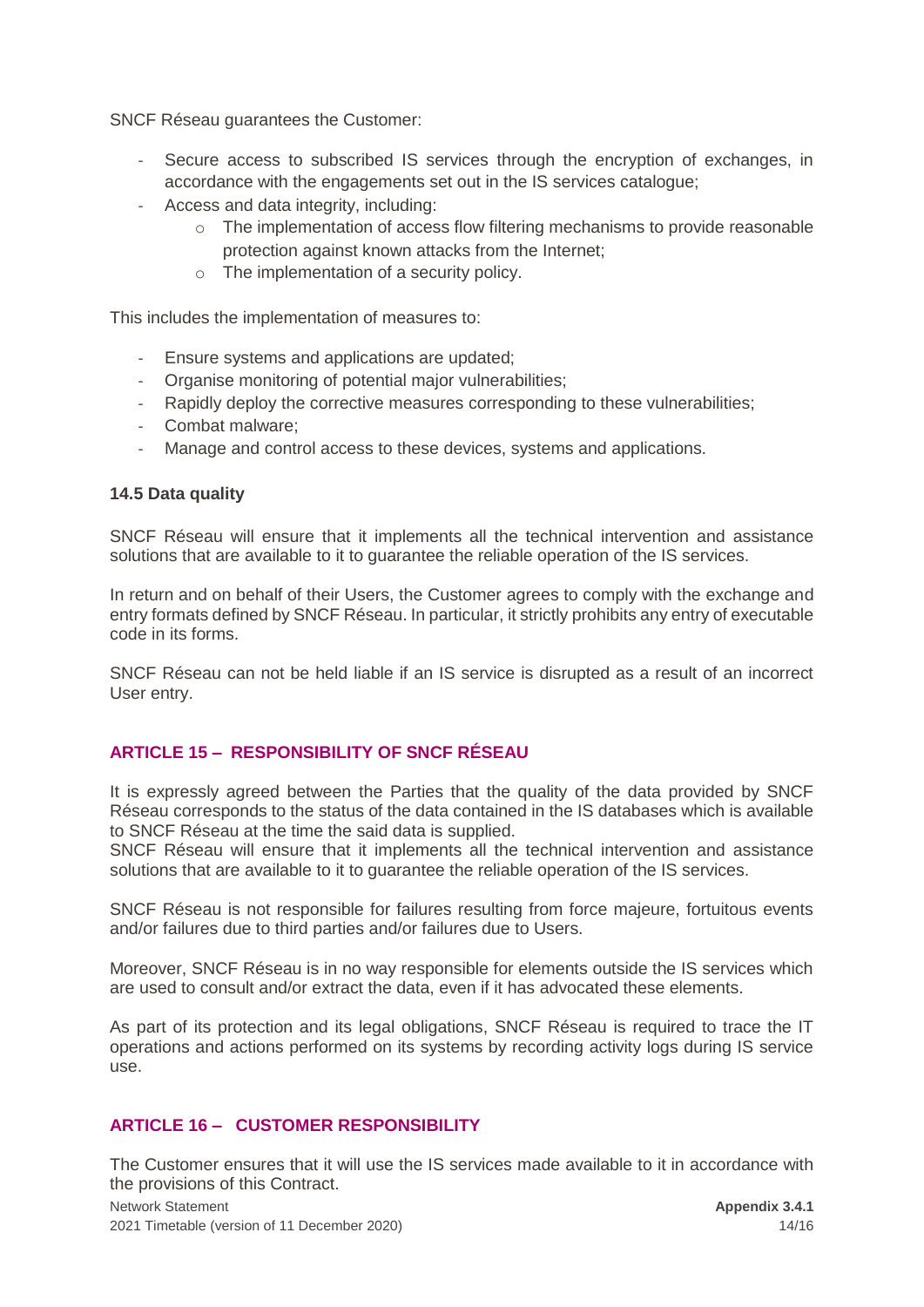They are responsible for correctly retranscribing to Users the information provided in the different IS service training sessions provided by SNCF Réseau under this contract.

The Customer is not responsible for failures resulting from force majeure, failures due to third parties and/or failures due to SNCF Réseau and its service providers.

The Customer is solely responsible for the interpretation and use of information and data from the IS services that have been made available.

The Customer assumes full responsibility for their relationships with business partners, customers and other third parties.

The customer undertakes to notify SNCF RESEAU of any account the existence of which is no longer justified. SNCF Réseau shall close such accounts as soon as possible.

### <span id="page-14-0"></span>**ARTICLE 17 – PROTECTION OF PERSONAL DATA**

#### **17.1 Personal data processed by SNCF Réseau**

Within the context of the provision of IS services, SNCF Réseau is required to carry out processing, especially the collection, hosting and storage, of personal data of the Customer's Users, i.e., in particular, identification data (forename, surname), e-mail addresses and login data.

As data controller, SNCF Réseau commits to comply with the provisions of law No. 78-17 of 6 January 1978 and with regulation 2016/679 of the European Parliament and Council dated 27 April 2016 (GDPR), on the protection of personal data.

The purpose of this processing is to manage Users' access to their accounts on the IS concerned for the exercising of their missions (verification of authorisation, authentication, logins).

Personal data are only kept for the duration necessary for the fulfilment of this purpose, i.e. the User's authorisation period, and are deleted within one year from deactivation of the User's account.

Users have a right of access, right to rectification and right to erasure of the personal data that concern them, subject to certain conditions, as well as a right to object, on legitimate grounds, to the processing of such data.

To this end, in order to exercise such rights, Users must send their requests to the following address, providing proof of their identity:

#### *[dpo@reseau.sncf.fr](mailto:dpo@reseau.sncf.fr)*

The User also has the right to contact CNIL to submit a complaint (French National Information Technology and Civil Liberties Commission).

#### **17.2 Personal data processed by the Customer after their sending by SNCF Réseau**